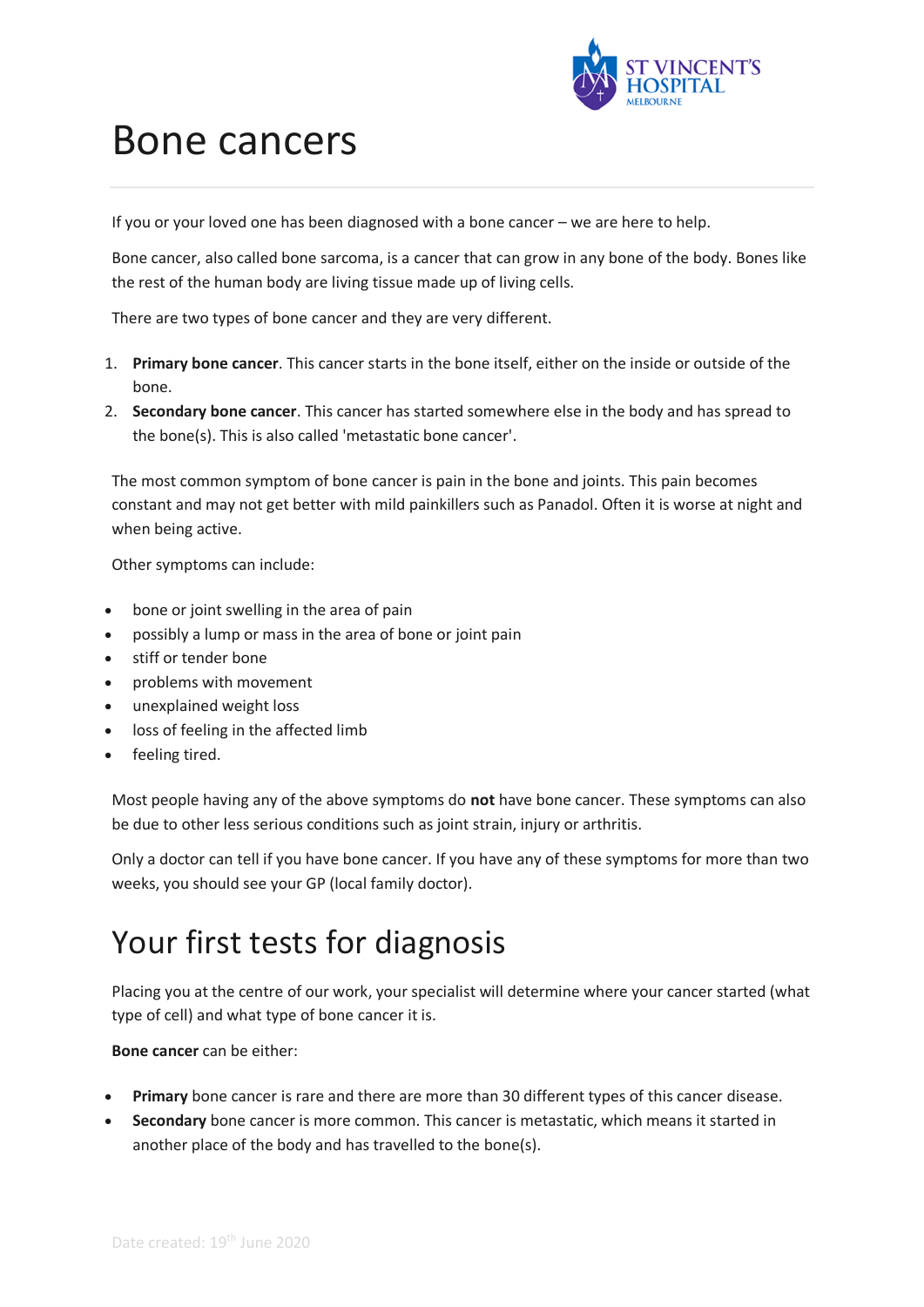

To determine your condition, our experts will work with you and support you through a medical examination and other key tests such as:

- Pathology (blood tests)
- Imaging (scans and x-rays)
- Biopsy.

# Diagnosis

As the largest bone and soft tissue sarcoma service in Australia, we are dedicated to providing you with the best testing and treatment for bone cancer.

We will design and work to a diagnosis and treatment plan that best responds to your condition and individual needs.

To diagnose **bone** we will take:

- X-rays to look at the overall structure of bone and to see if the tumour is coming from the bone or affecting the bone
- Bone scans are used to see if the bone is more active than normal. The special radioactive dye used in bone scans will show an increased signal if there is a tumour destroying bone or growing within bone. This test is good for showing if there is one or more sites within the bone that is affected by tumour
- MRI is a specialised scan that allows the specialist to see through the bone and soft tissue. MRI is good for precisely locating exactly where the tumour is. Surgeons rely on MRI to accurately plan where and how they perform surgery to give the best results. This will be done first to show the exact size and place of the tumour.
- Thallium or PET scan look at how active the tumour is. These scans give your specialist information about how aggressive your tumour is.
- CT scans are used to scan the chest where sarcomas may spread.
- Bone biopsy is a small sample of cells from the affected bone area. The biopsy is done after all other investigations. The biopsy is usually performed under CT guidance. The biopsy sample will be tested by the pathologist to determine the exact nature of the tumour.

# Focusing on you (treatment)

Your care will be coordinated between St Vincent's and Peter MacCallum. Your doctor will discuss and develop the best treatment plan for you. Treatments will depend on your diagnosis.

**Bone cancer** treatment will depend on:

- the type of disease it is
- whether it has spread and how far (its stage)
- your general health and wellbeing
- your needs.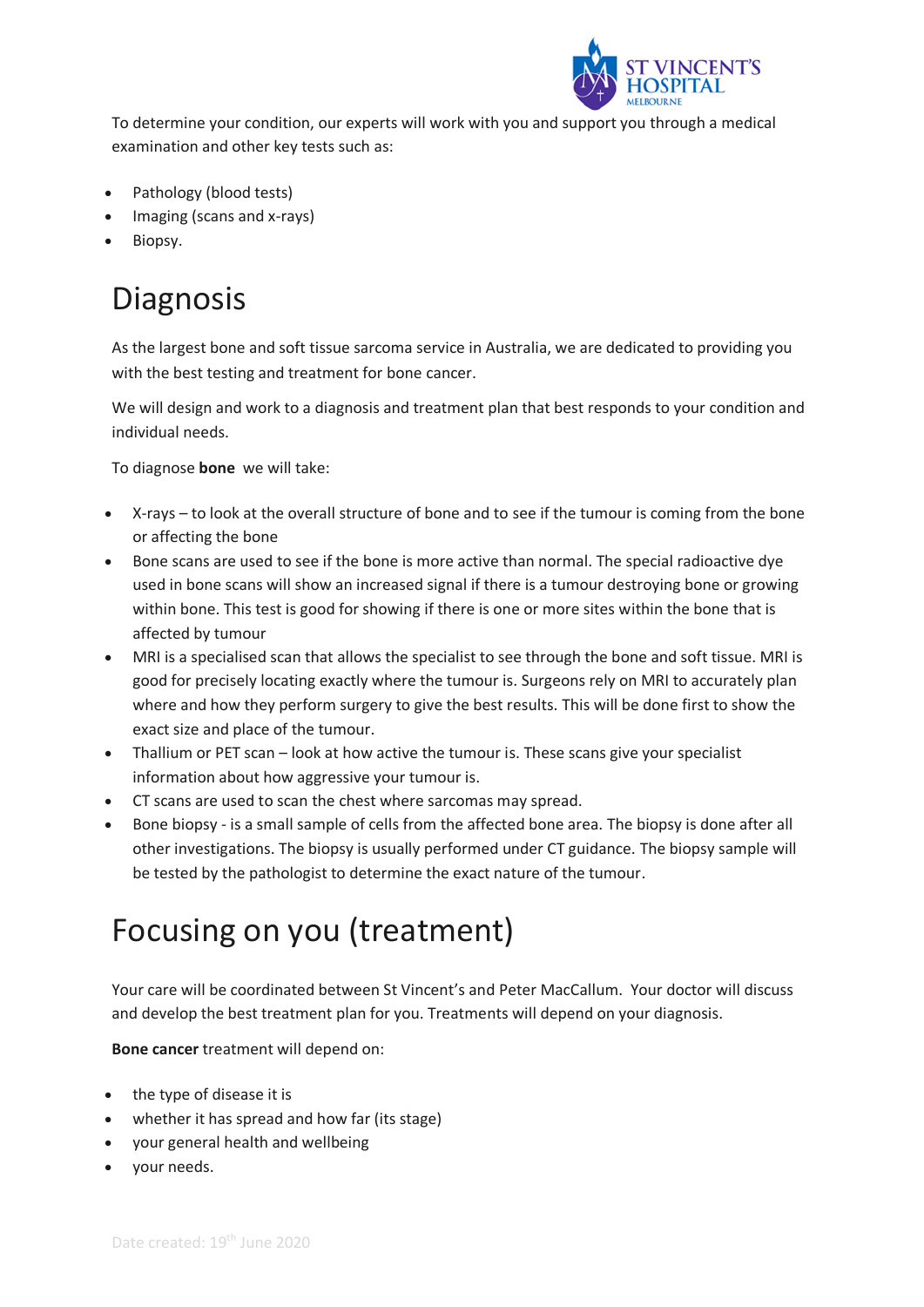

For most types of bone cancer, surgery is the main treatment. It is used to remove the cancer, surrounding bone tissue and/or other infected areas such as lymph nodes.

Our expert surgeons always aim to spare the limb where possible. This is called **'limbsparing'** surgery. This surgery means to remove the area of bone affected by the cancer and if needed replace this with a bone from another part of the body or with an artificial (fake) bone or joint usually made of metal.

Additional treatments to surgery may involve:

- chemotherapy (anti-cancer drugs) to help shrink the cancer cells before surgery or to destroy the cancer cells after surgery.
- radiation therapy (strong and powerful beams of radiation/energy to kill and/or slow cancer cells) either before or after surgery or both.
- clinical trials or
- a combination of these.

Treatment for secondary bone cancer is different to treatment for primary bone cancer. Secondary bone cancer treatments need to consider where the cancer started (primary source) and this treatment will be based on this.

For example: a secondary bone cancer that has come from a primary lung cancer, may receive the same treatment as lung cancer. This will all depend on the disease and its stage as well as your needs.

#### Enhancing your care (after treatment)

After effective treatment, patients will continue to see their specialist every three months. These visits are used to monitor your health and may include tests such as pathology, imaging (scans and xrays) and small biopsies. Your specialist will discuss the best follow-up plan for you.

#### Living with cancer

We know how hard cancer and treatment can be. Your lifestyle and that of your loved one's will be disrupted and changed. During this time, it is common to struggle with ongoing concerns about cancer and therapy. There are many expert groups available to support you through this time, including:

- [Australia and New Zealand Sarcoma Association](https://sarcoma.org.au/)
- [Cancer Council Australia](http://www.cancer.org.au/)
- [Cancer Council Victoria](http://www.cancervic.org.au/how-we-can-help)